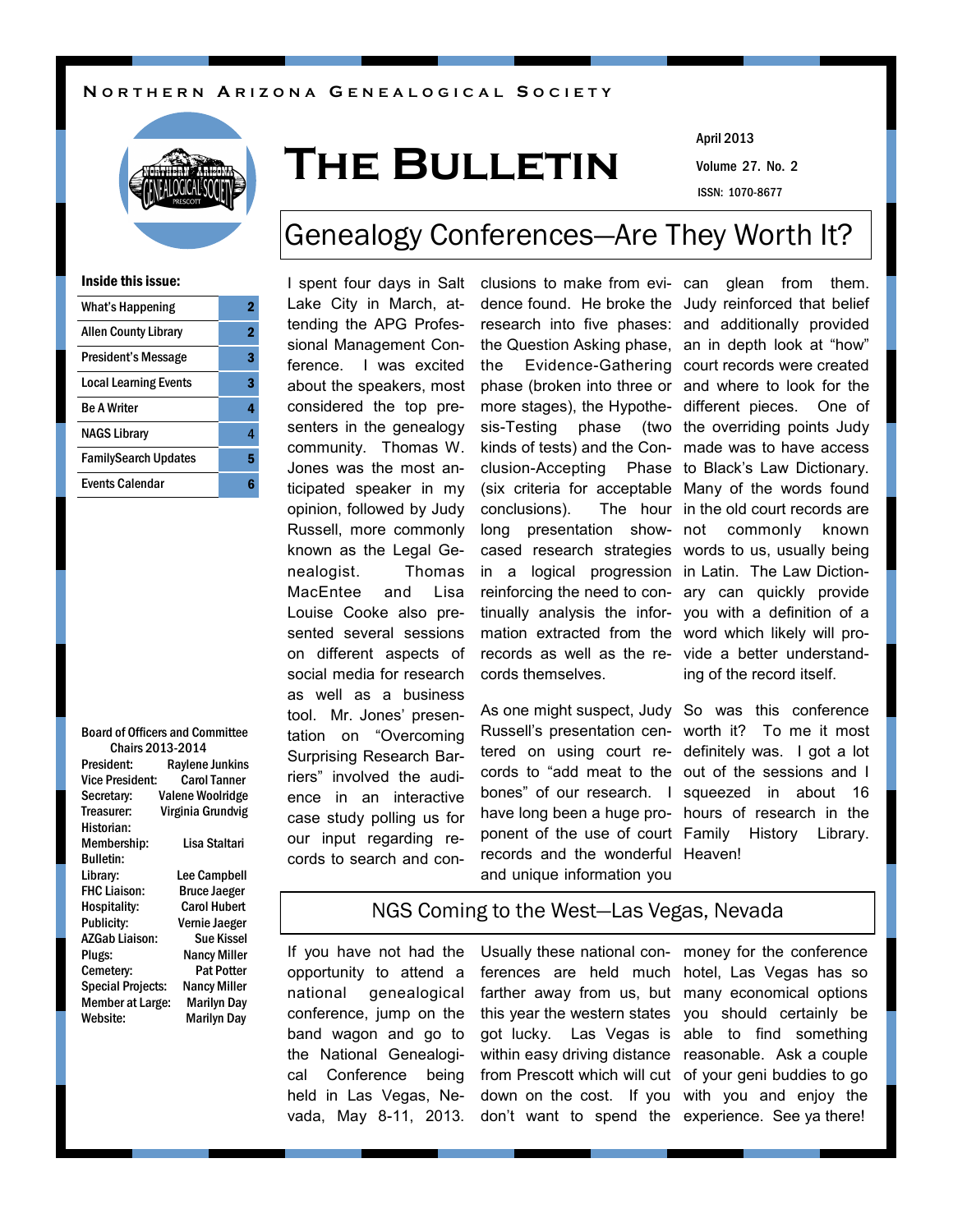**T h e B u l l e t i n** 

#### **P a g e 2**

# What's Happening, What's New Fold3 Offers Free Access for April

**New Software – Evidentia**

## **Free Access - Fold3**

For the entire month of April Fold3 is offering free access to their Confederate Records. Those records include Soldier Records, Photographs, Original War Maps, Widow Pension Files, Court Investigations, Slave Records and Lincoln Records.

If you have Confederate ancestors now is a great time to check out the records available on Fold3.

Among other records always available for free are the War of 1812 Pension Files (8% complete), South Carolina Estate Inventories and Bills of Sale, 1732- 1872, Town Records of South Boston, Mass., Hancock, New Hampshire and Goffstown, New Hampshire. There are over 125 million free records available on Fold3.

I have come across a new piece of software called Evidentia and I think it is unique in the genealogy world. It is not a replacement for your genealogy database software, rather an add-on tool with the entire focus being on sources; how to evaluate, what information was found and the assertions or claims you made from that information and the strength of those assertions. The learning curve is not very steep, but the time involved inputting and evaluating the sources requires a dedicated researcher. I choose to start with new sources and information I found during my Salt Lake research trip. I am really excited about this software and it's ability to help me evaluate my evidence, especially on those brick walls. There is a 30

day free trial, then the software costs only \$25.00. If you are serious about your sources and the information and evidence provided by them, this software is for you. Give it a try at http://evidentia.ed4becky.net.

### **PhotoFaceMatch – Another new tool**

I have often wished for a simple, inexpensive facial recognition software to help me identify people in old photographs. At RootsTech, I discovered a brand new website called PhotoFaceMatch.com. This free site uses facial recognition software created for security agencies around the world in a brand new and exciting way: to help identify those unidentified photographs we all have. I am still investigating this but give it a look at

http://photofacematch.com. Remember this is brand new and so it has some bugs.

Send a short two or three paragraph bio and surnames researched to the Bulletin editor to be included in the next

**issue FGS Conference—Ft. Wayne Library** 

This is the time to start thinking about genealogy conferences and which ones you want to go to. The FGS, Federation of Genealogical Societies national conference will be held in Ft. Wayne, Indiana, Aug 21-24, 2013. The big lure of Ft. Wayne, is the Allen County Public Library which houses probably the second largest genealogy collection after the Family History Center in Salt Lake City. Going to the conference a day or two early and staying a day or two longer a plan of attack and by us-

enables you to spend some quality time in the library doing research. It is definitely a win win situation. To help you in preparation and execution of research in this library, certified genealogist, Harold Henderson has prepared a free, downloadable research guide for the library'. You can find the document [here.](http://www.midwestroots.net/wp-content/uploads/2013/03/ACPLGC-April-2013.pdf) Preparation is always the key to a successful research trip to any library. By focusing on specific questions, you can prepare ing Mr. Henderson's guide you will be more familiar with the library and its holdings before you go, saving time for valuable research. Since it is a pdf file you can upload it to your Dropbox folder so you can access it even while you are on the road and in your hotel room. If you have Indiana, Illinois, Iowa or other Midwest state ancestors, don't miss out on this great opportunity to do some research and experience some great break-out sessions.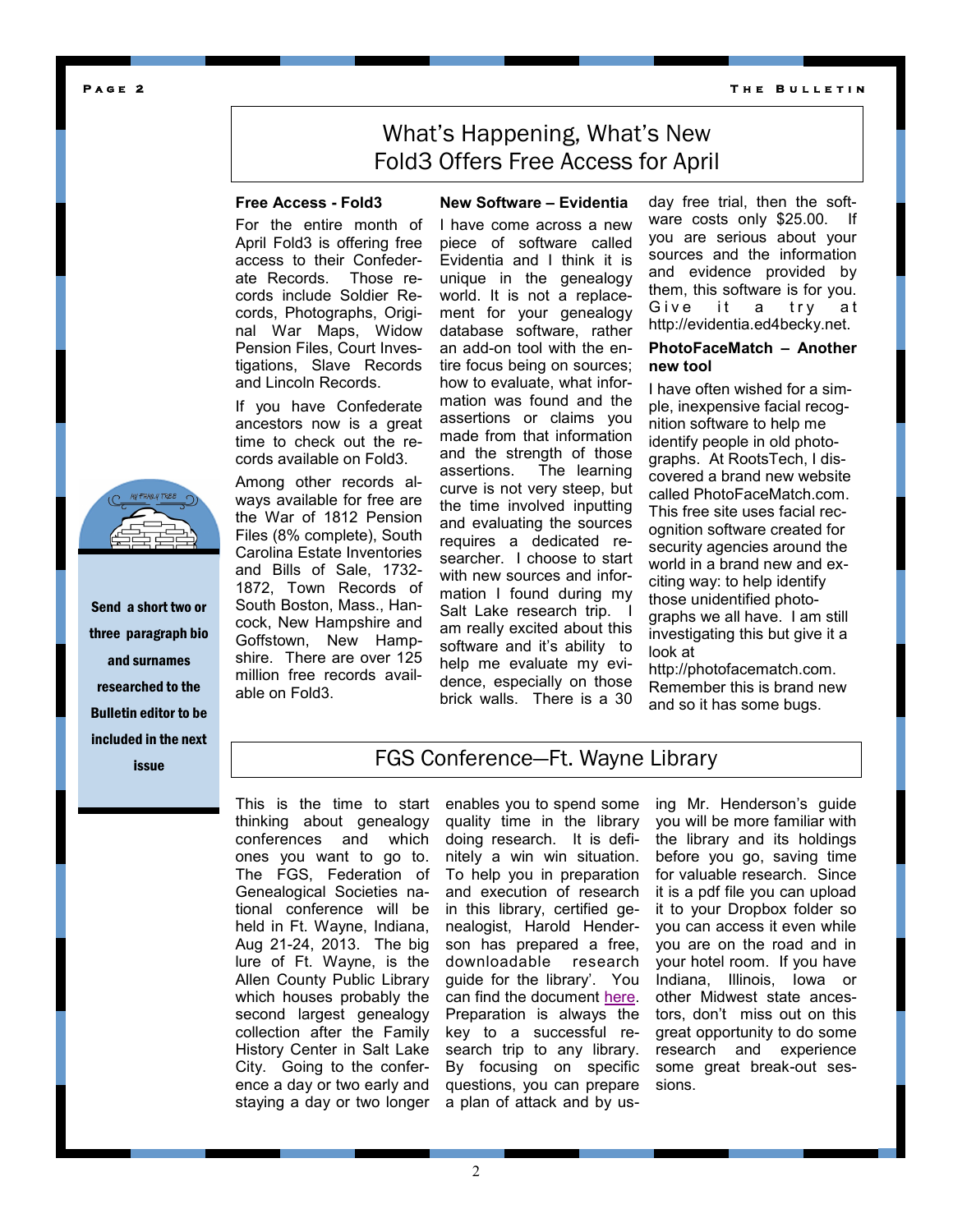#### **V** OLUME 27. NO. 2 **PAGE 3**

# President's Message

Spring is upon us, I hope you are all planning genealogical vacations; to possibly attend one of the major conferences coming soon. The Southern California Jamboree in LA in June, The National Genealogical Society conference in Las Vegas in May or the August Federation of Genealogy Societies conference in Ft. Wayne, Indiana. You should take advantage of these great opportunities. If a major conference is not in your plans, what about a family reunion, visiting relatives to ask those questions that need answers, a courthouse, a cemetery or a family homestead.

We have just finished the quarter with three really good programs. January featured John Thorne talking about the Rapalje Family of New Amsterdam and gave a lot of good history of New Amsterdam. The February helping/brick wall session was very well attended. I hope some of you got ideas of where you might go to solve your problems. In March Barbara Wich gave a very interesting talk regarding immigration across the Atlan-

tic Ocean.

The new quarter will bring three more exciting programs, starting in April with Julie Pavri talking about Preserving Family History. At the May meeting Sue Kissel will be talking on Naturalization. In June Sharon Atkins will be talking about using Social Media for Genealogy. If you are not currently using Social Media (Blogs, Facebook, Twitter) this is the opportunity to learn how and what it can do for your genealogical research.

The Society runs on volunteers and now is your time to get involved. As long as we have volunteers we will have a good society, but if individuals don't help out we cannot succeed. Your part in helping the society is vital for the success of the organization. One member Lisa Staltari has stepped up and volunteered to be membership chair. But, we still need to fill a couple of other board positions. First and most importantly editor of The Bulletin, this position requires writing skills, computer skills to produce The Bulletin and knowledge of the current trends and hap-

pening in genealogy. The second position currently available is Historian. This person will take over a set of records that have been very well organized by the current historian Doris Egge and will only need to be maintained with current additions. There are others activities that will be needing assistance, managing The Viewerie display at the Prescott Public Library in October and help with various aspects of the Workshop in October. Please contact me at rjunkins@cableone.net if you can help in any way with these or other activities.

As your President, I want to take this time to publically acknowledge and thank Brenda Sell membership chair, Doris Egge historian and Jo Arnspiger Bulletin editor for the outstanding job and support they have contributed to the Society. They will be greatly missed.

I must also thank all the rest of the board, because I couldn't do my job or run the society without all of you. Thank you!

Raylene Morrow Junkins, President



Monthly Meetings 4th Saturday of The Month 1:30-3:00 pm Come See What Is Happening With NAGS

# Workshops and Learning Opportunities with Sharon Atkins

NAGS member Sharon Atkins continues to provide ongoing genealogy workshops at both the NAGS library room at Prescott Valley library and the Prescott Adult Center. The workshop "Not Your Grandmother's Genealogy" will be presented May  $9<sup>th</sup>$  and July

11<sup>th</sup> at the Prescott Valley Library and is a free workshop. This is for those genealogist just getting started or coming back from a long absence. A second event, a five day workshop entitled "Genealogy Greenhorns" will be held at the Prescott Adult Center, June 10-14

from 9:30 am – 11:00 am. The cost for this week long workshop is \$30 for members and \$55 for nonmembers (of the adult center). Space is limited so sign up early. For more information contact Sharon at: Ssatk ins@its -allrelatives.com.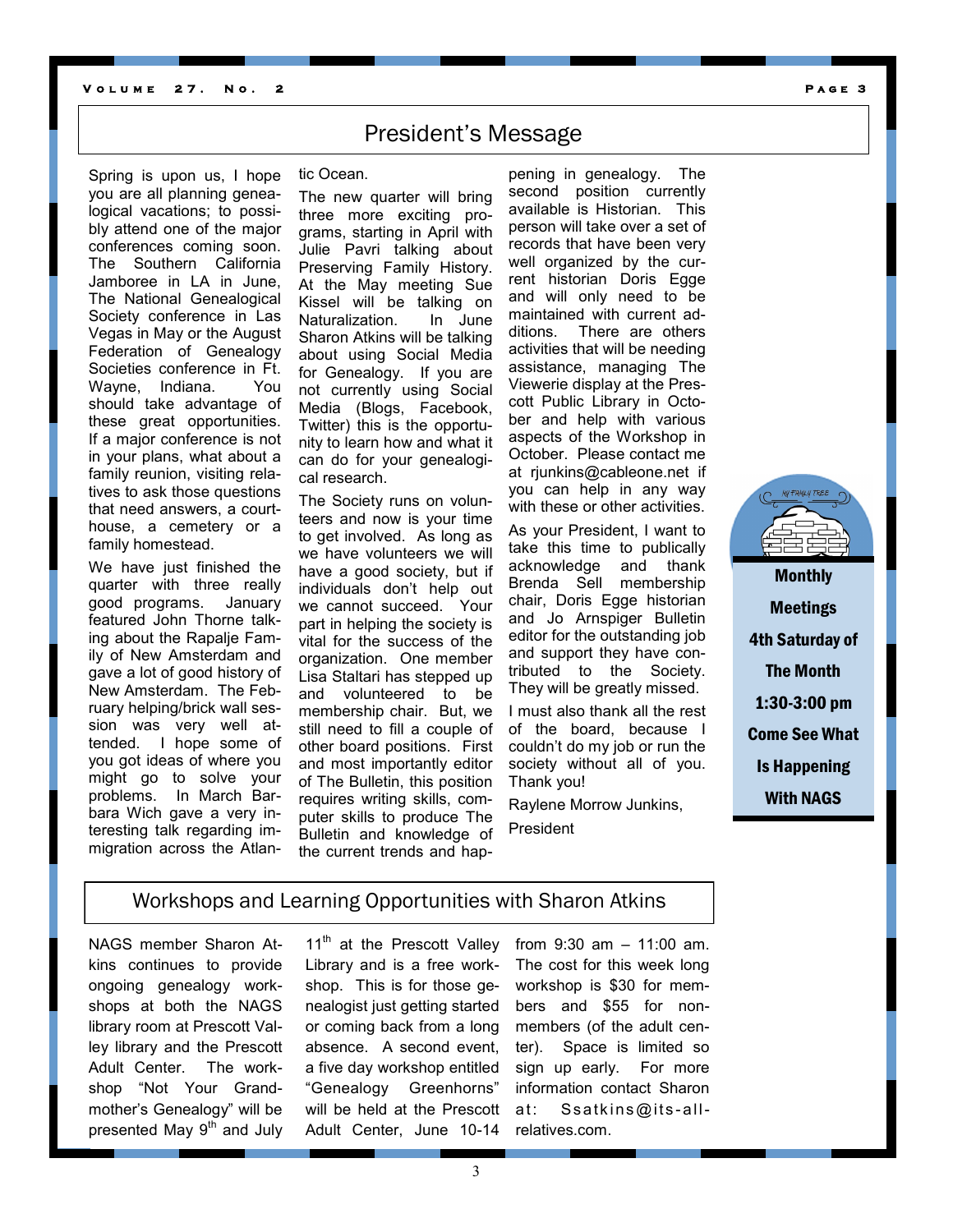**T h e B u l l e t i n** 

### **P a g e 4**

# Be A Writer!! Get The Story on Paper!!

Sometimes the hardest thing to do in genealogy is to write "The Story." Here are some resources that may help you in this really important part of your family history. The Internet is alive with blogs about everything and can sometimes be overwhelming so here are a few I think provide better than average helpful writing resources.

- 1. [Your Story Coach](http://www.yourstorycoach.com/)
- 2. [Writing Your Way to the](http://julietarr.blogspot.com/2011/08/4-resources-for-writing-your-family.html)  [Past](http://julietarr.blogspot.com/2011/08/4-resources-for-writing-your-family.html)
- 3. [The Armchair Genealo](http://www.thearmchairgenealogist.com/)[gist](http://www.thearmchairgenealogist.com/)

From my personal experience here are some tips.

The very first one that any writing mentor will tell you is "just write it." Don't stop to line edit or change a word or whatever. Just get it down on paper. You can always revise and edit later, add to or remove parts but you can't do anything until you write it. That being said, it is important to know what you are going to write. Is it going to be a whole book or short stories? Is it creative non-fiction or is it a personal essay; a biographical sketch or a memoir? Once you have the vehicle, the format, then you will have a better understanding of what information you need to have easily accessible. Social research is a vital piece of your story, without it you cannot write an engaging and accurate history of your ancestor regardless of the format you choose. For example, if you are writing about your family's migration west during the early 1800s it is vital you have a clear understanding of travel routes and the means utilized. Did they go by covered wagon, or perhaps a steamship. Knowing this and adding the detail will make a story your family wants to read. Let's start writing!



Want to get involved? Volunteer !! NAGS needs a Newsletter Editor and Historian for the 2013-2014 year

# Our Library Room at the Prescott Valley Library

NAGS has adopted a Library Acquisition Program to augment our current library holdings with more current publications. Lee Campbell is the head of the Library Committee and would appreciate any suggestions for possible books to purchase. These books can be for any number of

research areas including self-help books. Look at your wish list and see if there is a book that would be of value to our library. Send your suggestions to Lee.

A big thank you goes out to our library volunteers, Brenda Sell, Sharon Atkins, Bruce McKeeman, Jac Morse, Lee Campbell and

new volunteer Valene Woolridge. Come on out to the library on Thursday afternoons between 1-3 pm to get some personal one on one help with your research and check out our holdings. You never know what you might find.

## Links in the Newsletter

| WVGS Calendar 2013                                      | http://www.azwvgs.org/membershipmtg.asp                                            |
|---------------------------------------------------------|------------------------------------------------------------------------------------|
| Your Story Coach blog                                   | http://www.yourstorycoach.com/                                                     |
| Writing Your Way to the Past                            | http://julietarr.blogspot.com/2011/08/4-resources-for-writing-<br>your-family.html |
| The Armchair Genealogist                                | http://www.thearmchairgenealogist.com/                                             |
| FamilySearch Record Collection https://familysearch.org |                                                                                    |
| Allen County Public Library                             | http://www.midwestroots.net/wp-                                                    |
| Evidentia<br>Fold3—free records                         | http://evidentia.ed4becky.net<br>http://go.fold3.com/records/free/                 |
|                                                         |                                                                                    |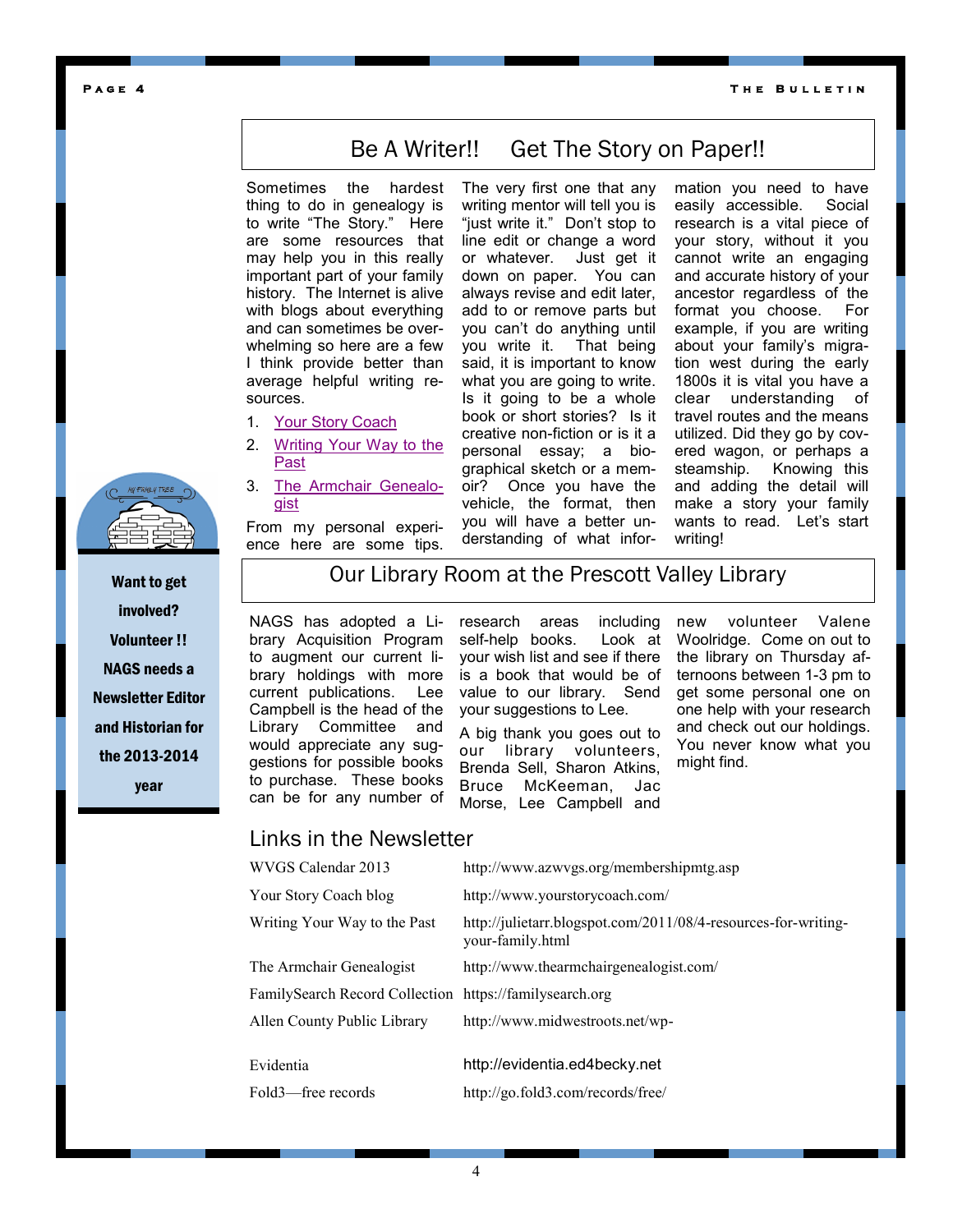#### **V o l u m e 2 7 . N o . 2 P a g e 5**

# New U.S. Record Collections in FamilySearch Jan. 1—Mar. 31, 2013 State Census and Death Records

**State Censuses— Indexed: Florida** 1885

**Florida** 1935 **Florida** 1945 **Massachusetts**1865

**New York** 1875

**South Dakota** 1905 **South Dakota** 1915 **South Dakota** 1925 **Wisconsin** 1855 **Wisconsin** 1875

**Wisconsin** 1895

## **Death Records— Indexed**

**Alabama**, Deaths, 1908- 1974

**Alabama**, Deaths and Burials, 1881-1952

**Arizona**, Deaths and Burials, 1910-1911; 1933-1994

**Connecticut**, Deaths and Burials, 1772-1934

**Delaware**, Death Records, 1855-1961

**District of Columbia**  Deaths and Burials, 1840- 1964

These are just a glimpse of the more than 150 record collections added to FamilySearch in the last three months. The ones listed above are as stated indexed which makes looking for your ancestor easier. Many of records not listed here but still new collections, are probate records. While most are not indexed the records provide a wealth of information. With

**Florida**, Deaths and Burials, 1900-1921

**Florida,** Deaths, 1877-1939 **Georgia**, Deaths, 1914-1927 **Hawaii**, Deaths and Burials, 1862-1919

I**daho**, Deaths and Burials, 1907-1965

**Kansas**, Deaths and Burials, 1885-1930

**Louisiana**, Deaths Index, 1850-1875, 1894-1956

**Maine,** Deaths and Burials, 1841-1910

**Maryland**, Deaths and Burials, 1877-1992

**Massachusetts**, Death Index, 1970-2003

**Michigan,** Deaths, 1867- 1897

**New Jersey** Deaths and Burials, 1720-1988

**New Mexico**, Deaths and Burials, 1788-1798; 1838- 1955

**New York** Deaths and Burials, 1795-1952

**Ohio**, Deaths, 1908-1953

**Oregon**, Death Index, 1903- 1998

**Oregon**, Deaths and Burials,

a place of death and a date of death searching in the probate records becomes much quicker. Within the records available find the appropriate county and year range. Frequently probate books have indexes at the beginning of the record books giving a page number for a named individual.

I have not provided links within the newsletter. Those

1903-1947

**Rhode Island**, Deaths and Burials, 1802-1950

**South Carolina**, Deaths, 1944-1955

**Tennessee**, Death Records, 1914-1955

**Texas,** Deaths, 1977-1986

**Texas**, Death Index, 1964- 1998

**Texas**, Deaths and Burials, 1903-1973

**Utah** Death Certificates, 1904-1956

**Utah**, Deaths and Burials, 1888-1946

**Virginia**, Deaths and Burials, 1853-1912

**Washington**, Death Certificates, 1907-1960

**General Records— Indexed**

**United States** Social Security Death Index

**United States**, Russians to America Index, 1834-1897

**United States**, Revolutionary War Pension and Bounty Land Warrant Applications

The Prescott Family History Center provides research help and access to Fold3, Ancestry, Godfrey Library and FindMyPast

are available through the FamilySearch website.

Be aware the collections listed above are NOT ALL of the records for the particular place and time. As we know there is no great huge repository for all records so we continue to check the online resources with the eternal hope of ultimately finding mention of our long log ancestors.